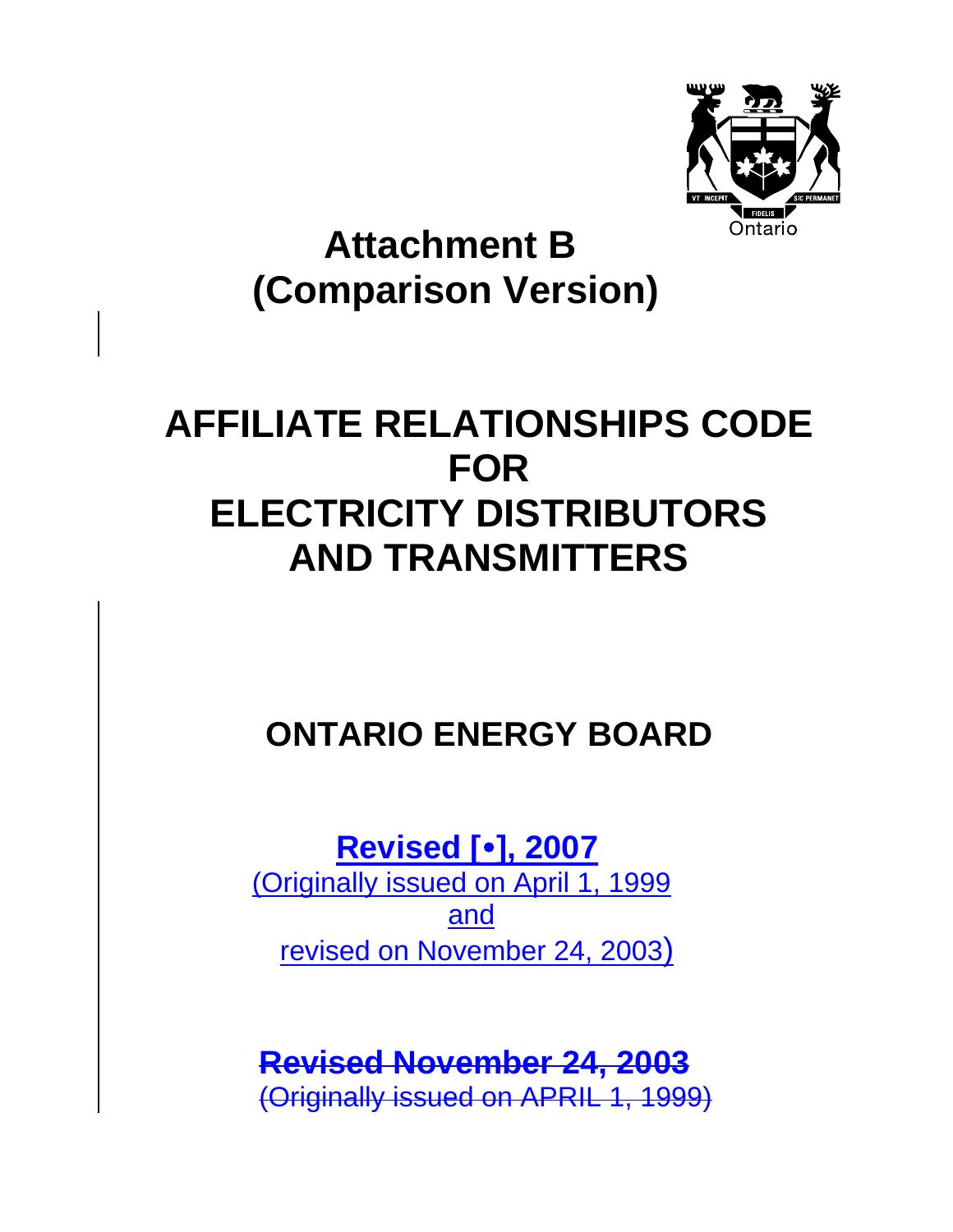### **Table of Contents**

|  | <b>GENERAL AND ADMINISTRATIVE PROVISIONS</b> |                                                        |                |
|--|----------------------------------------------|--------------------------------------------------------|----------------|
|  | 1.1                                          | Purpose of this Code                                   | 4              |
|  | 1.2                                          | <b>Definitions</b>                                     | $\overline{1}$ |
|  | 1.3                                          | Interpretations                                        | 4              |
|  | 1.4                                          | To Whom this Code Applies                              | 4              |
|  | 1.5                                          | <b>Hierarchy of Codes</b>                              | 4              |
|  | 1.6                                          | Amendments to this Code and                            |                |
|  |                                              | Determinations by the Board                            |                |
|  |                                              |                                                        |                |
|  | <b>STANDARDS OF CONDUCT</b>                  |                                                        | 5              |
|  | 2.1                                          | Degree of Separation                                   | 5              |
|  | 2.2                                          | <b>Sharing of Services and Resources</b>               | 5              |
|  | 2.3                                          | <b>Transfer Pricing</b>                                | $\bf{6}$       |
|  | 2.4                                          | <b>Financial Transactions with Affiliates</b>          | $\mathcal{I}$  |
|  | 2.5                                          | <b>Equal Access to Services</b>                        | $\mathcal{I}$  |
|  | 2.6                                          | Confidentiality of <b>Confidential</b> Information and |                |
|  |                                              | <b>Restriction on Provision of Strategic Business</b>  |                |
|  |                                              | <b>Information</b>                                     | 8              |
|  | 2.7                                          | <b>Compliance Measures</b>                             | 9              |
|  |                                              | <b>Record Keeping and Reporting Requ</b>               |                |
|  |                                              |                                                        |                |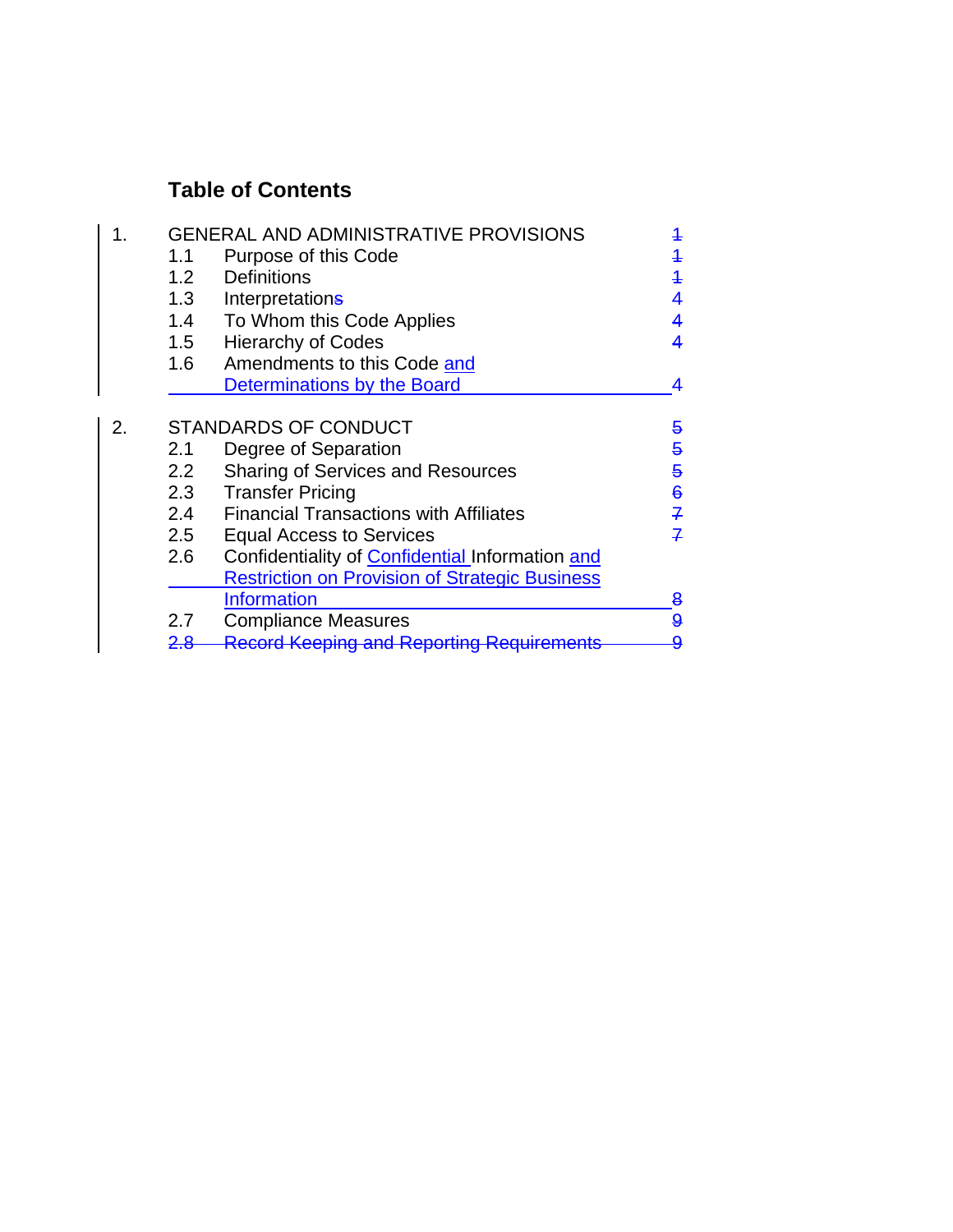#### **1. GENERAL AND ADMINISTRATIVE PROVISIONS**

#### **1.1 Purpose of this Code**

This Code sets out rules that govern the conduct of utilities as that conduct relates to their respective affiliates, with the objective of: The purpose of the Affiliate Relationships Code is to set out the standards and conditions for the interaction between electricity distributors or transmitters and their respective affiliated companies. The principal objectives of the Code are to enhance the development of a competitive market while saving ratepayers harmless from the actions of electricity transmitters and distributors with respect to dealings with their affiliates. The standard*s* established in the Code are intended to

- a) protecting ratepayers from harm that may arise as a result of dealings between a utility and its affiliate;
- a)b) minimize the potential for preventing a utility to from cross-subsidizinge competitive or non-monopoly activities;
- $\frac{1}{2}$ c) protecting the confidentiality of consumer-information collected by a utility transmitter or distributor in the course of provision of utility services; and
- e)d) ensuringe there is no preferential access to regulated utility services;
- e) preventing a utility from acting in a manner that provides an unfair business advantage to an affiliate that is an energy service provider*;* and
- f) preventing customer confusion that may arise from the relationship between a utility and its affiliate.

#### **1.2 Definitions**

In this Ceode:

*"Act"* means the *Ontario Energy Board Act, 1998;* 

"affiliate", with respect to a corporation, has the same meaning as in the *Business Corporations Act* (Ontario);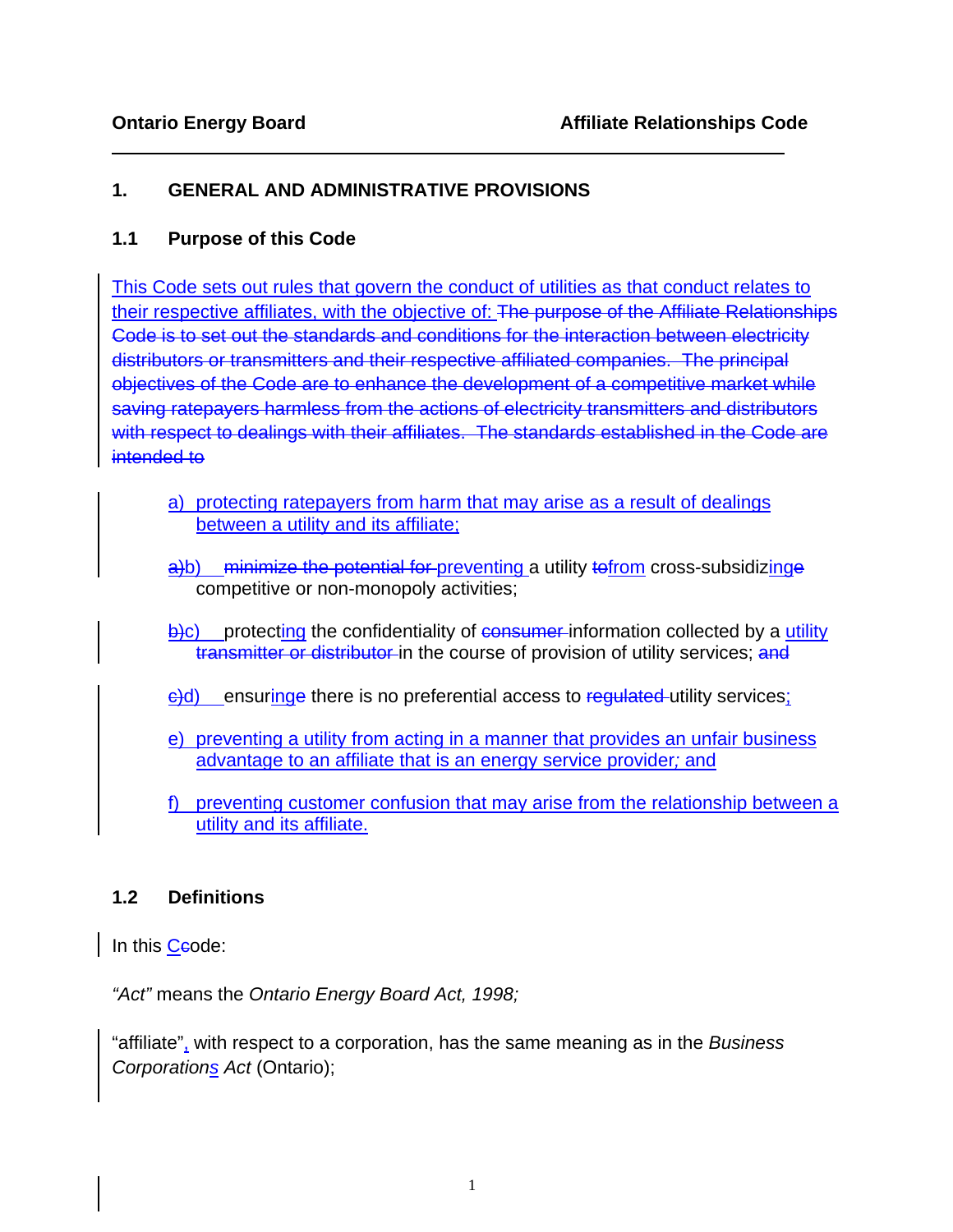$\overline{a}$ "Affiliate Contract" means any contract between a utility and an affiliate, and includes a Services Agreement;

"agent" means a person acting on behalf of a utility and includes persons contracted to provide services to a utility;

"Board" means the Ontario Energy Board;

"Code" means this Affiliate Relationships Code for Electricity Distributors and Transmitters;

"confidential information" means information the utility has obtained relating to a specific consumer, retailer or generator in the process of providing current or prospective utility service;

"direct costs" means costs that can reasonably be identified with a specific unit of product or service or with a specific operation or cost centre;

"Director" means the Director of Licensing appointed under section 5 of the *Act*;

"distribute" means to convey electricity at voltages of 50 kilovolts or less;

"distribution system" means a system for distributing electricity, at voltages of 50 kilovolts or less along with the related facilities and structures and includes any structures, equipment or other things used for that purpose;

"distributor" means a person who owns or operates a distribution system;

"energy service provider" means a person, other than a utility, involved in the supply of electricity or gas or related activities, including retailing of electricity, marketing of natural gas, generation of electricity, energy management services, demand-side management programs, and appliance sales, service and rentals;

"fair market value" means the price reached in an open and unrestricted market between informed and prudent parties, acting at arm's length and under no compulsion to act;

"fully-allocated cost" means the sum of direct costs plus a proportional share of indirect costs;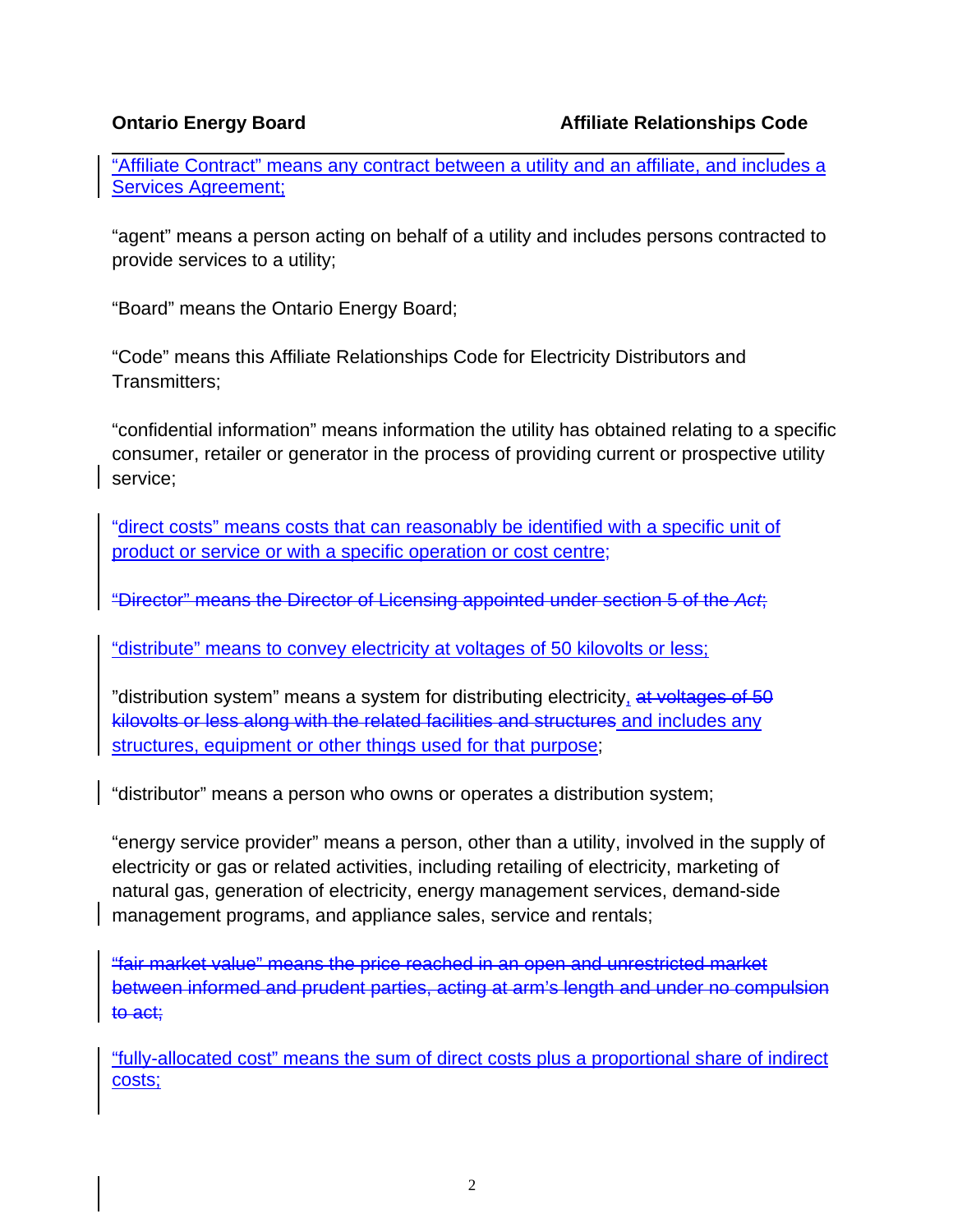$\overline{a}$ "indirect costs" means costs that cannot be identified with a specific unit of product or service or with a specific operation or cost centre, and include but are not limited to overhead costs, administrative and general expenses, and taxes;

"information services" means computer systems, services, databases and persons knowledgeable about the utility's information technology systems;

"licence" means a licence issued under Part V of the *Act*;

"licensee" means a transmitter or distributor licensed under Part V of the *Act*;

"marketing*"* means to provide a contract or an offer, and is characterized by door-todoor selling, telemarketing, direct mail selling activities, and any other means by which an energy marketer or a salesperson interacts directly with a consumer;

"market price" means the price reached in an open and unrestricted market between informed and prudent parties, acting at arm's length and under no compulsion to act;

"Municipal utility" means a utility which is a corporation established pursuant to section 142 of *Electricity Act,* 1998 that is exempt under subsection 149(1) of the *Income Tax Act (Canada)* from payment of tax under that Act;

"rate" means a rate, charge or other consideration and includes a penalty for late payment;

"Rate Order" means an order of the Board that is in force at the relevant time which, among other things, regulates distribution and transmission rates to be charged by a licensee utility;

"Services Agreement" means an agreement between a utility and its affiliate(s) for the purpose of subsection 2.2 of this Code;

"shared corporate services" are business functions that provide shared strategic management and policy support to the corporate group of which the utility is a member, relating to legal, finance, tax, treasury, pensions, risk management, audit services, corporate planning, human resources, health and safety, communications, investor relations, trustee, or public affairs;

"strategic business information" means information, including confidential information, that a utility has obtained or developed in the course of providing, or otherwise has in its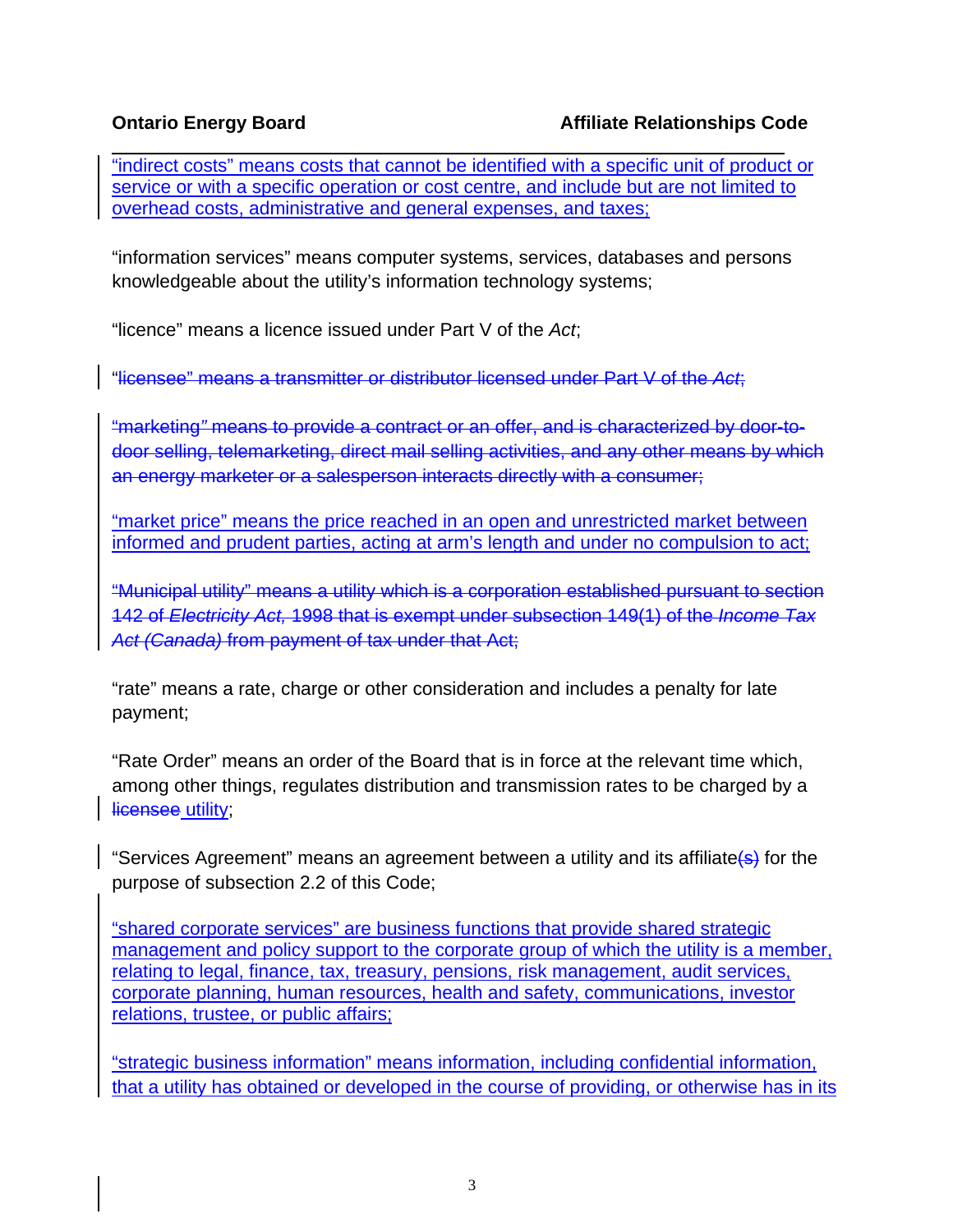possession as a result or for the purpose of providing, current or prospective utility service and that (a) identifies or can reasonably be expected to identify or (b) provides or can reasonably be expected to provide a business opportunity or other business advantage to the person to whom the information is provided;

"transmission system" means a system for transmitting electricity at voltages of 50 kilovolts or greater, and includes any wires, structures, transformers, equipment or other things used for that purpose;

"transmit" means to convey electricity at voltages of more than 50 kilovolts;

"transmitter" means a person who owns or operates a transmission system;

"utility" means, for the purpose of this Code, an electricity transmitter or electricity distributor that is licensed under Part V of the *Act*;

"utility asset" means tangible or intangible property included in the utility's rate base;

"utility revenue" means, in relation to a distributor, its distribution revenue and, in relation to a transmitter, its transmission revenue; and

"utility services" means the services provided by a utility for which a regulated rate, or charge or range rate has been approved by the Board under section 78 of the Act, and includes a distributor's obligation to sell electricity pursuant to section 29 of the *Electricity Act,1998.* 

### **1.3 Interpretations**

Unless otherwise defined in this Code, words and phrases that have not been defined shall have the meaning ascribed to them in the licences issued by the Board, the *Act* or the *Electricity Act, 1998* as the case may be. Headings are for convenience only and shall not affect the interpretation of this Code. Words importing the singular include the plural and vice versa. A reference to a document or a provision of a document includes an amendment or supplement to, or a replacement of, that document or that provision of that document.

### **1.4 To Whom this Code Applies**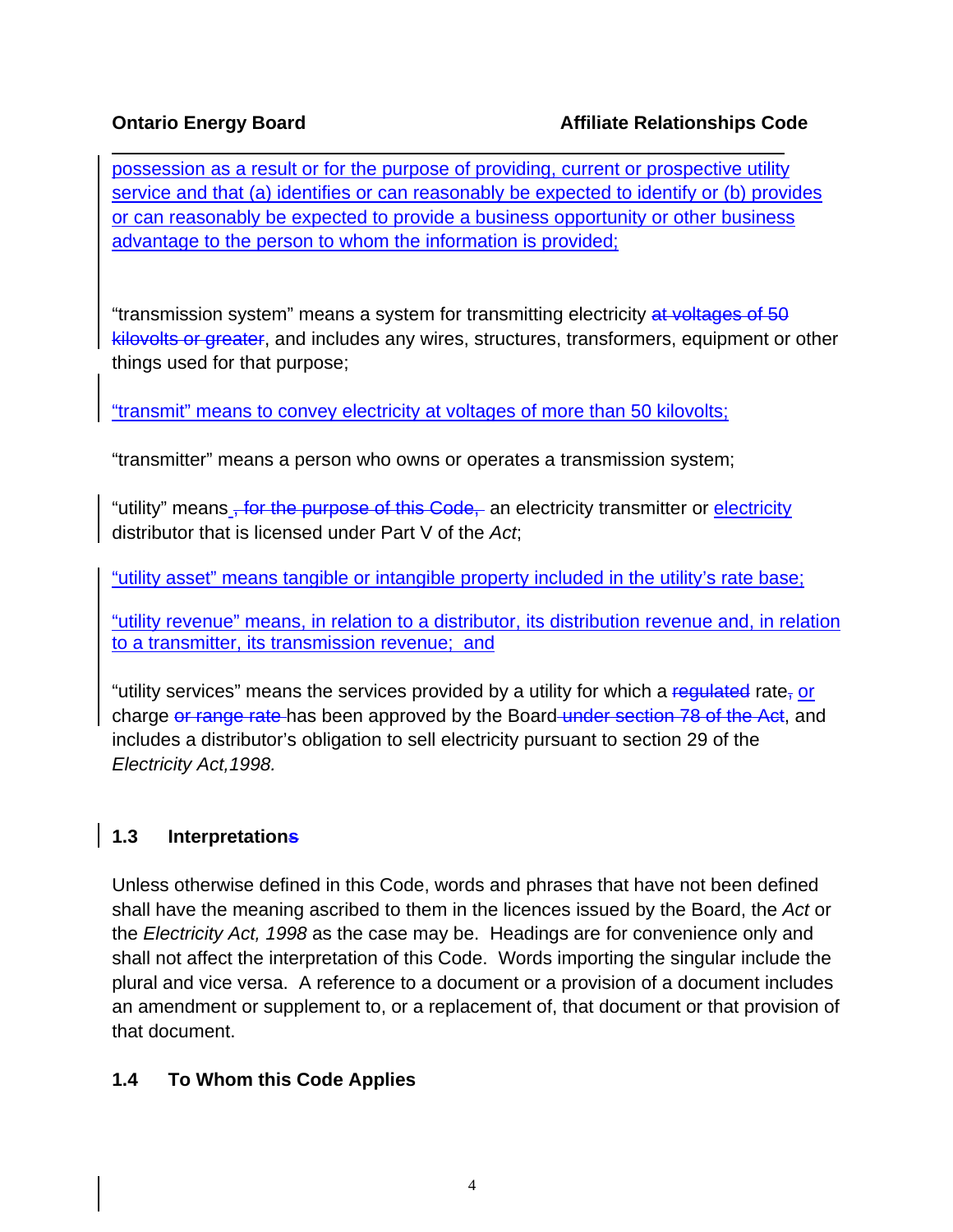This Code applies to utilities all electricity distributors and transmitters licenseed by the Ontario Energy Board under Part V of the *Act*. All licensed distributors and transmitters are obligated to comply with the Code as a condition of their licence.

#### **1.5 Hierarchy of Codes**

The Affiliate Relationships This Code shall prevail over any other code established by the Board where there is a conflict, subject to any specific conditions of a utility's distributor's or transmitter's licence.

### **1.6 Amendments to this Code** and Determinations by the Board

This Code may be amended only in accordance with the procedures set out in the licence issued to a utility.

- 1.6.1 Subject to section 1.6.2, the amendments to this Code made by the Board on *[insert date]* come into force effect on the date on which the Board publishes the amendments by placing them on the Board's web site after they have been made by the Board.
- 1.6.2 The following amendments to this Code made by the Board on *[insert date]* come into force on the date that is three months from the date on which the Board publishes the amendments by placing them on the Board's web site after they have been made by the Board:
	- (a) the amendment to section 1.2 deleting the definition of "fair market value"; and
	- (b) the amendments to section 2.3, other than the amendments adding sections 2.3.4.1 and 2.3.4.2.
- 1.6.3 The amendments to this Code made by the Board on *[insert date]* do not apply to an Affiliate Contract that was in place on June 15, 2007 until such time as the initial term of such Affiliate Contract expires.
- 1.6.4 Any matter under this Code requiring a determination by the Board may be determined without a hearing or through an oral, written or electronic hearing, at the Board's discretion.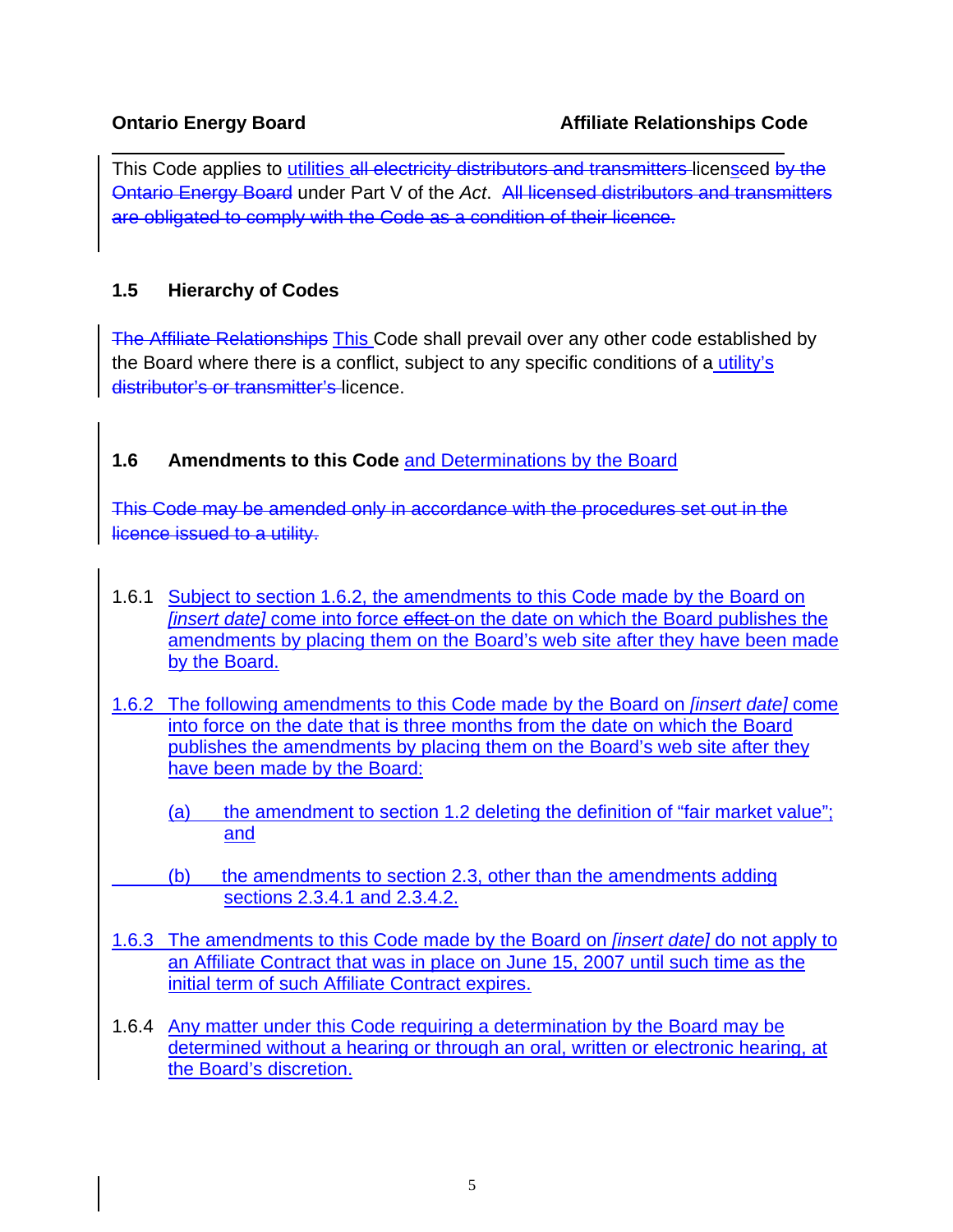#### **2. STANDARDS OF CONDUCT**

#### **2.1 Degree of Separation**

- 2.1.1 A utility shall ensure accounting and financial separation from all affiliates and shall maintain separate financial records and books of accounts.
- 2.1.2 A utility shall be physically separated from any affiliate who is an energy service provider.
- 2.1.23 A utility shall ensure that at least one-third of its Board of Directors is independent from any affiliate.
- 2.1.4 Section 2.1.3 does not apply to a municipal utility until July 1, 2006.

#### **2.2 Sharing of Services and Resources**

- 2.2.1 Where a utility provides shares services or resources to with an affiliate or receives services or resources from an affiliate, it shall do so in accordance with a Services Agreement, the terms of which may be reviewed by the Board to ensure compliance with this Code. The Services Agreement shall include:
	- (a) the type, quantity and quality of service;
	- (b) pricing mechanisms;
	- (c) cost allocation mechanisms;
	- (d) confidentiality arrangements;
	- (e) the apportionment of risks (including risks related to under or over provision of service); and
	- (f) a dispute resolution process for any disagreement arising over the terms or implementation of the Services Agreement.
- 2.2.2 Where a utility shares information services with an affiliate, all confidential information must be protected from access by the affiliate. Access to a utility's information services shall include appropriate computer data management and data access protocols as well as contractual provisions regarding the breach of any access protocols. Compliance with the access protocols and the Services Agreement shall be ensured as necessary, through a review which complies with the provisions of section 597000 of the CICA Handbook. The Board may provide direction regarding the terms of the section 597000 review. The results of any review shall be made available to the Board.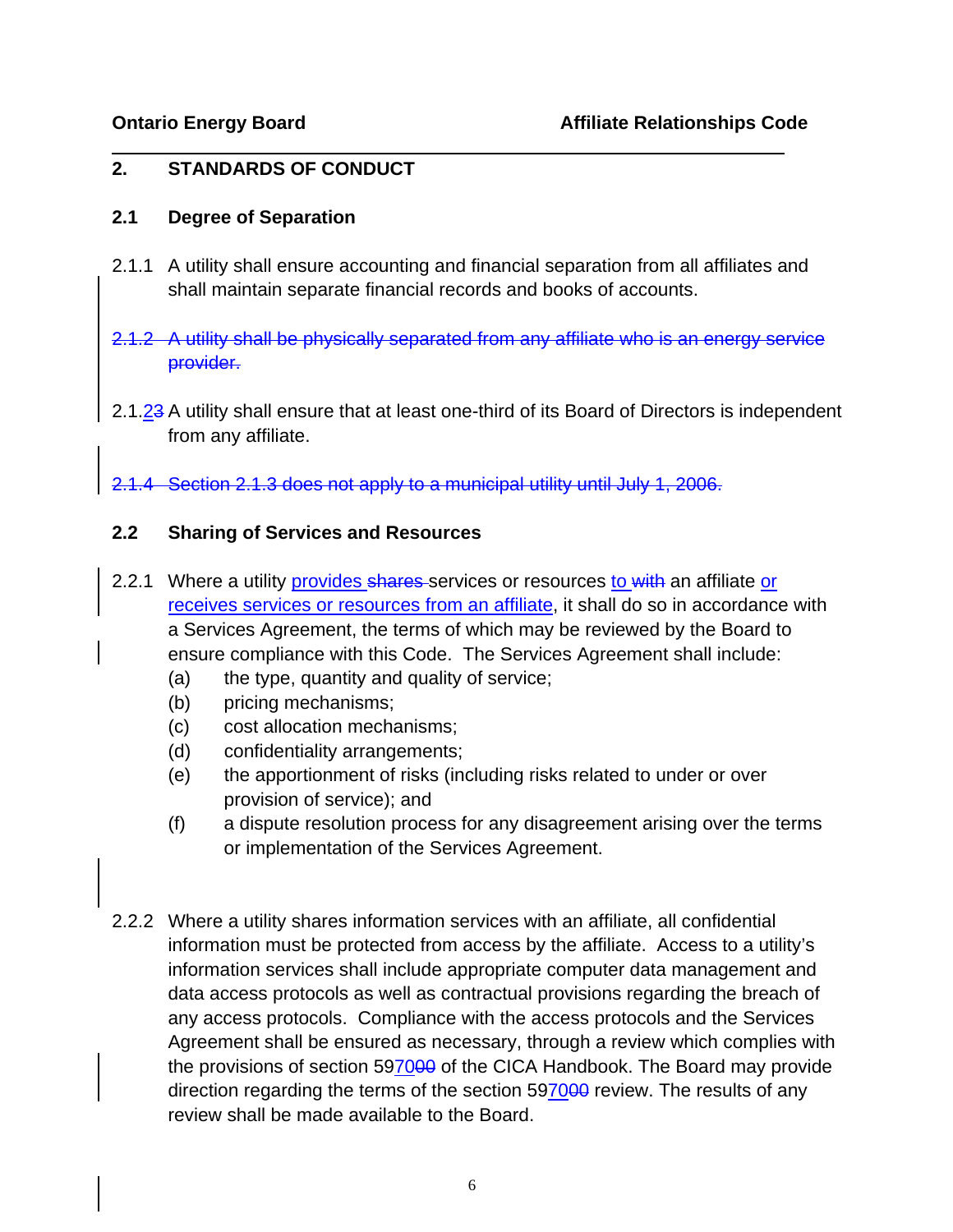- 2.2.3 A utility mayshall not share employees with an affiliate that is an energy service provider provided that the employees to be shared that are not directly involved in collecting, or have access to, confidential information.
- 2.2.4 A utility shall not share with an affiliate that is an energy service provider employees that carry out the day-to-day operation of the utility's transmission or distribution network.
- 2.2.45 In the event of an emergency situation a utility may share services and resources, without a Services Agreement, with an affiliate which is also a utility.
- 2.2.5 The transfer pricing rules set out in section 2.3 do not apply when a utility and an affiliate share services in an emergency situation; a reasonable fully-allocated cost-related price shall be determined afterwards by the parties.

#### **2.3 Transfer Pricing**

#### **2.3.1 Term of Contracts with Affiliates**

2.3.1.1 The term of an Affiliate Contract between a utility and an affiliate shall not exceed five years, unless otherwise approved by the Board.

#### **2.3.2 Outsourcing to an Affiliate**

- 2.3.2.1 If a utility intends to enter into an Affiliate Contract for the receipt of a service, product, resource, or use of asset that it currently provides to itself, the utility shall first undertake a business case analysis, unless the Affiliate Contract would have an annual value of less than \$100,000 or 0.1% of the utility's utility revenue, whichever is greater. Where an Affiliate Contract has a term of more than one year, the annual value of the Affiliate Contract shall be determined by dividing the total value of the Affiliate Contract by the number of years in the term.
- 2.3.2.2 For the purposes of section 2.3.2.1, the business case analysis shall contain (a) description of relevant utility needs on a per-service basis, (b) identification of the options available internally or externally from an affiliate or third party, (c) economic evaluation of all available options including the utility's current fullyallocated cost (which may include a return on the utility's invested capital equal to the approved weighted average cost of capital), (d) explanation of the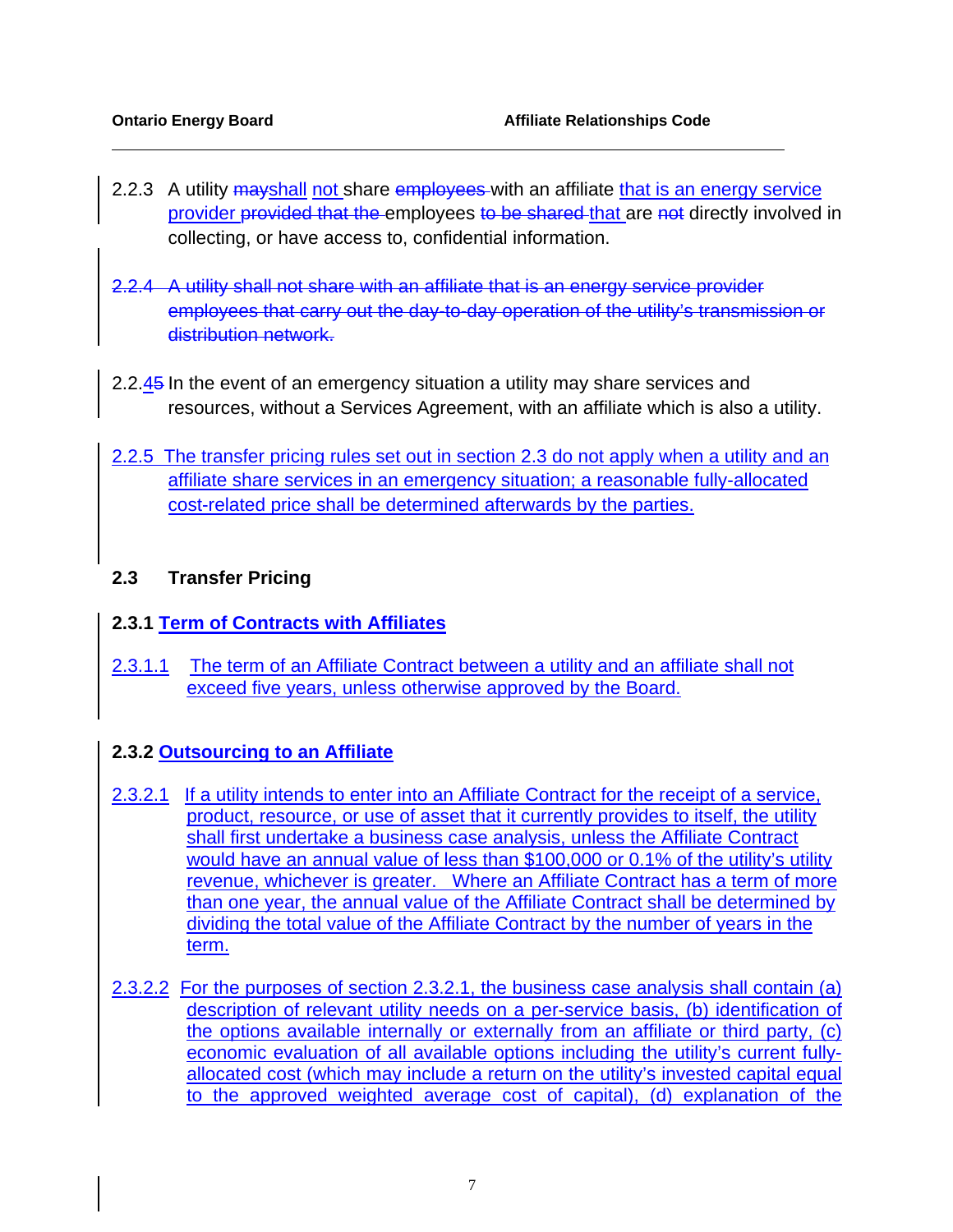selection criteria (including any non-price factors to be taken into account), (e) estimate of any benefits to the utility's Ontario ratepayers from outsourcing, and (f) justification of why any separate items were bundled together when considered for outsourcing.

### **2.3.3 Where a Market Exists**

- 2.3.3.1 Where a reasonably competitive market exists for a service, product, resource or use of asset, a utility shall pay no more than the market price when acquiring that service, product, resource or use of asset from an affiliate.
- 2.3.3.2 A fair and open competitive bidding process shall be used to establish the market price before a utility enters into or renews an Affiliate Contract.
- 2.3.3.3 Despite section 2.3.3.2, where satisfactory benchmarking or other evidence of market price is available, a competitive tendering or bidding process is not required to establish the market price for a contract with an annual value of less than \$100,000 or 0.1% of the utility's utility revenue, whichever is greater. Where an Affiliate Contract has a term of more than one year, the annual value of the Affiliate Contract shall be determined by dividing the total value of the Affiliate Contract by the number of years in the term.
- 2.3.3.4 Where the value of a proposed contract over its term exceeds \$500,000 or 0.5% of the utility's utility revenue, whichever is greater, a utility shall not award the contract to an affiliate before an independent evaluator retained by the utility has reported to the utility on how the competing bids meet the criteria established by the utility for the competitive bidding process.
- 2.3.3.5 The Board may, for the purposes of sections 2.3.3.3 and 2.3.3.4, consider more than one Affiliate Contract to be a single Affiliate Contract where they have been entered into for the purpose of setting the contract values at levels below the threshold level set out in section 2.3.3.3 or 2.3.3.4.
- 2.3.3.6 Where a reasonably competitive market exists for a service, product, resource or use of asset, a utility shall charge no less than the market price of the service, product, resource or use of asset when selling that service, product, resource or use of asset to an affiliate.
- 2.3.1 Where a utility provides a service, resource or product to an affiliate, the utility shall ensure that the sale price is no less than the fair market value of the service,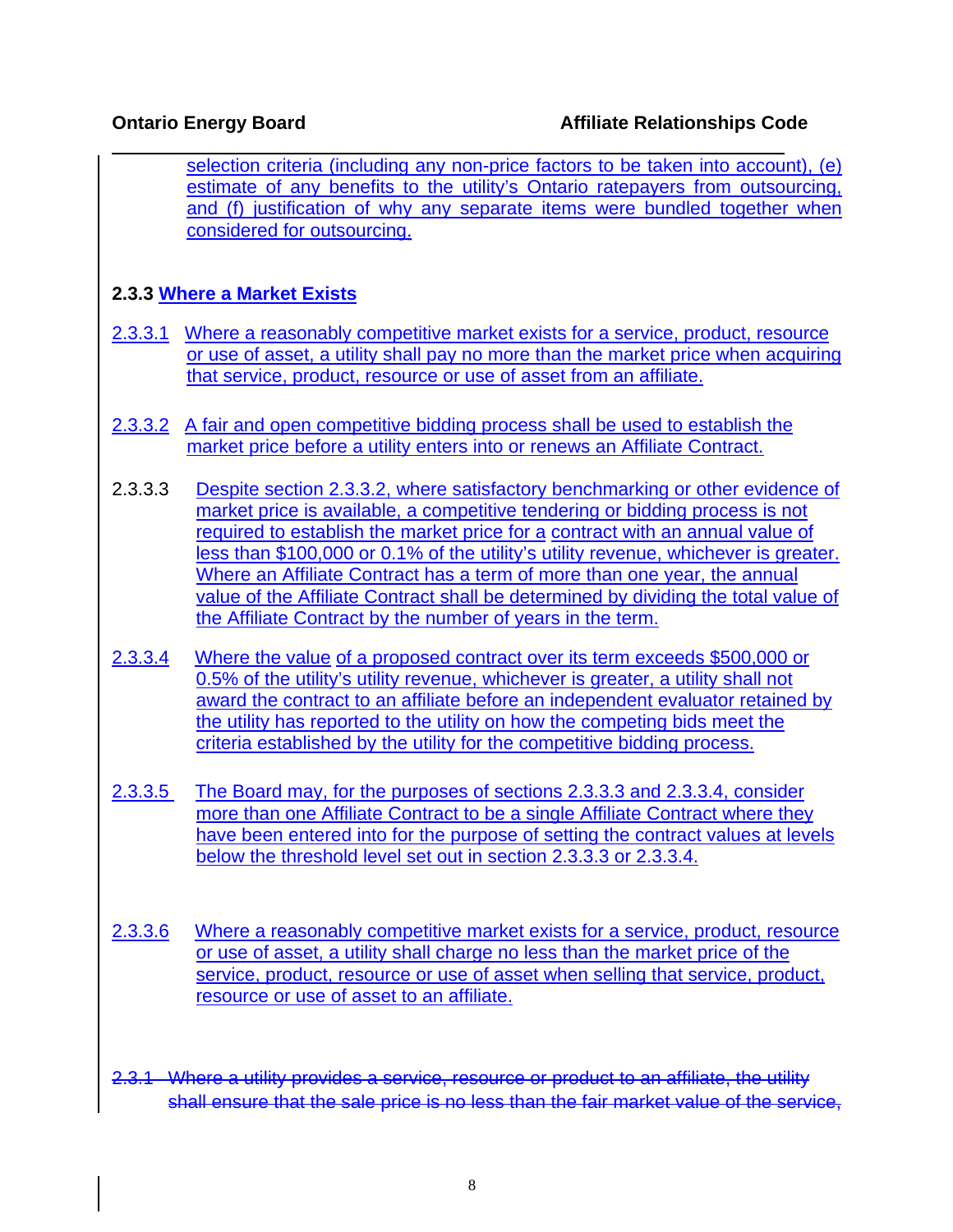#### resource or product.

- 2.3.2 In purchasing a service, resource or product, from an affiliate, a utility shall pay no more than the fair market value. For the purpose of purchasing a service, resource or product a valid tendering process shall be evidence of fair market value.
- 2.3.3 Where a fair market value is not available for any product, resource or service, a utility shall charge no less than a cost-based price, and shall pay no more than a cost-based price. A cost-based price shall reflect the costs of producing the service or product, including a return on invested capital. The return component shall be the higher of the utility's approved rate of return or the bank prime rate.

#### **2.3.4 Where No Market Exists**

- 2.3.4.1 Where it can be established that a reasonably competitive market does not exist for a service, product, resource or use of asset that a utility acquires from an affiliate, the utility shall pay no more than the affiliate's fully-allocated cost to provide that service, product, resource or use of asset. The fullyallocated cost may include a return on the affiliate's invested capital. The return on invested capital shall be no higher than the utility's approved weighted average cost of capital.
- 2.3.4.2 Where a reasonably competitive market does not exist for a service, product, resource or use of asset that a utility sells to an affiliate, the utility shall charge no less than its fully-allocated cost to provide that service, product, resource or use of asset. The fully-allocated cost shall include a return on the utility's invested capital. The return on invested capital shall be no less than the utility's approved weighted average cost of capital.
- 2.3.4.3 Where a utility pays a cost-based price for a service or resource that is obtained from an affiliate, the utility shall obtain from the affiliate, from time to time as required to keep the information current, a detailed breakdown of the affiliate's fully-allocated cost of providing the service or resource.

#### **2.3.5 Shared Corporate Services**

- 2.3.5.1 Despite sections 2.3.3.1 and 2.3.3.6, for shared corporate services, fullyallocated cost-based pricing (as calculated in accordance with sections 2.3.4.1 and 2.3.4.2) may be applied between a utility and an affiliate provided that the utility complies with section 2.3.4.3.
- 2.3.4A utility shall sell assets to an affiliate at a price no less than the net book value of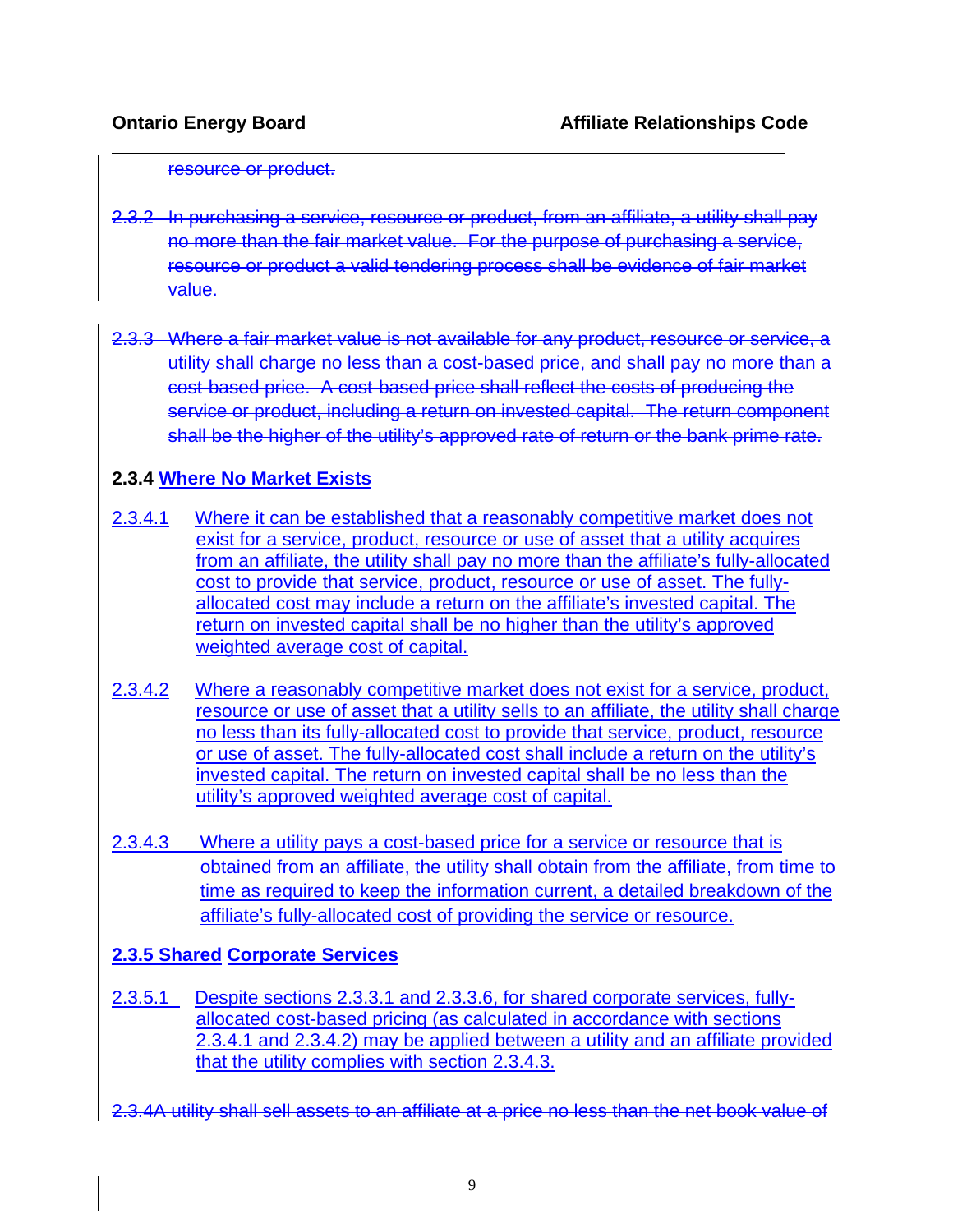the asset.

 $\overline{a}$ 

#### **2.3.6 Transfer of Assets**

- 2.3.6.1 If a utility sells or transfers to an affiliate a utility asset, the price shall be the greater of the market price or the net book value of the asset.
- 2.3.6.2 Before selling or transferring to an affiliate a utility asset with a net book value that exceeds \$100,000 or 0.1% of the utility's utility revenue, whichever is greater, the utility shall obtain an independent assessment of its market price.
- 2.3.6.36 If a utility purchases or obtains the transfer of an asset from an affiliate, the price shall be no more than the market price.
- 2.3.6.45 Before a utility purchases or obtains the transfer of an asset from an affiliate with a net book value that exceeds \$100,000 or 0.1% of the utility's utility revenue, whichever is greater, the utility shall obtain an independent assessment of its market price.
- 2.3.6.5 The Board may, for the purposes of sections 2.3.6.2 and 2.3.6.4, consider more than one asset transaction to be a single transaction where the transactions have been entered into for the purpose of setting the transfer prices at levels below the threshold level set out in section 2.3.6.2 or 2.3.6.4.

#### **2.4 Financial Transactions with Affiliates**

- 2.4.1 A utility may provide loans, guarantee the indebtedness of, or invest in the securities of an affiliate, but shall not invest or provide guarantees or any other form of financial support if the amount of support or investment, on an aggregated basis over all transactions with all affiliates, would equal an amount greater than 25 percent of the utility's total equity.
- 2.4.2 A utility shall ensure that any loan, investment, or other financial support provided to an affiliate is provided on terms no more favourable than what that affiliate would be able to obtain on its own from the capital markets and in all cases at no more favourable terms than the utility could obtain directly for itself in capital markets.

#### **2.5 Equal Access to Services**

2.5.1 A utility shall not endorse or support marketing activities of an affiliate which is an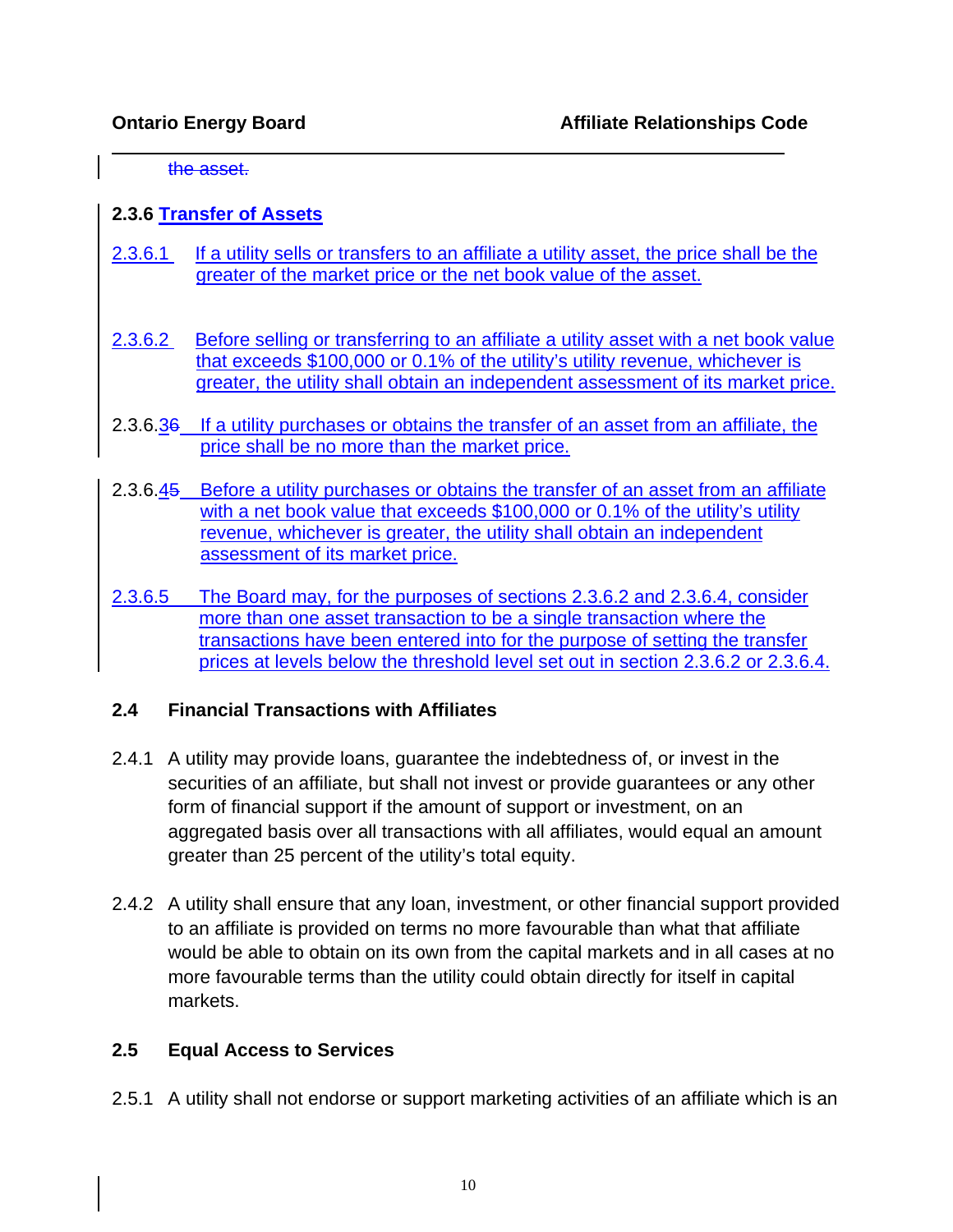energy service provider. A utility may include an affiliate as part of a listing of alternative service providers, but the affiliate's name shall not in any way be highlighted.

- 2.5.2 A utility, including its employees and agents, shall not state or imply to consumers a preference for any affiliate who is an energy service provider.
- 2.5.3 A utility shall take all reasonable steps to ensure that an affiliate does not use the utility's name, logo or other distinguishing characteristics in a manner which would mislead consumers as to the distinction between the utility and the affiliate.
- 2.5.4 A utility shall take reasonable steps to ensure that an affiliate does not imply in its marketing material favoured treatment or preferential access to the utility's system or utility services*.* If the utility becomes aware of inappropriate marketing activity by an affiliate, it shall:
	- (a) immediately take reasonable steps to notify affected customers of the violation;
	- (b) take necessary steps to ensure the affiliate is aware of the concern; and
	- (c) inform the Board Director in writing of such activity and the remedial measures that were undertaken by the utility.
- 2.5.5 A utility shall apply all Rate Orders and rate schedules to an affiliate in the same manner as would be applied to similarly situated non-affiliated parties.
- 2.5.6 Requests by an affiliate or an affiliate's customers for access to a utility's transmission and or distribution network or for utility services shall be processed and provided by the utility in the same manner as would be processed or provided for similarly situated non-affiliated parties.
- 2.5.7 A utility shall not transfer or assign to an affiliate a consumer for whom the utility is providing utility services (as defined in this Code), unless the customer gives permission to such transfer or assignment in writing.

### **2.6 Confidentiality of Confidential Information and Restriction on Provision of Strategic Business Information**

2.6.1 A utility shall not release to an affiliate confidential information relating to a consumer, retailer or generator without the consent of that consumer, retailer, or generator.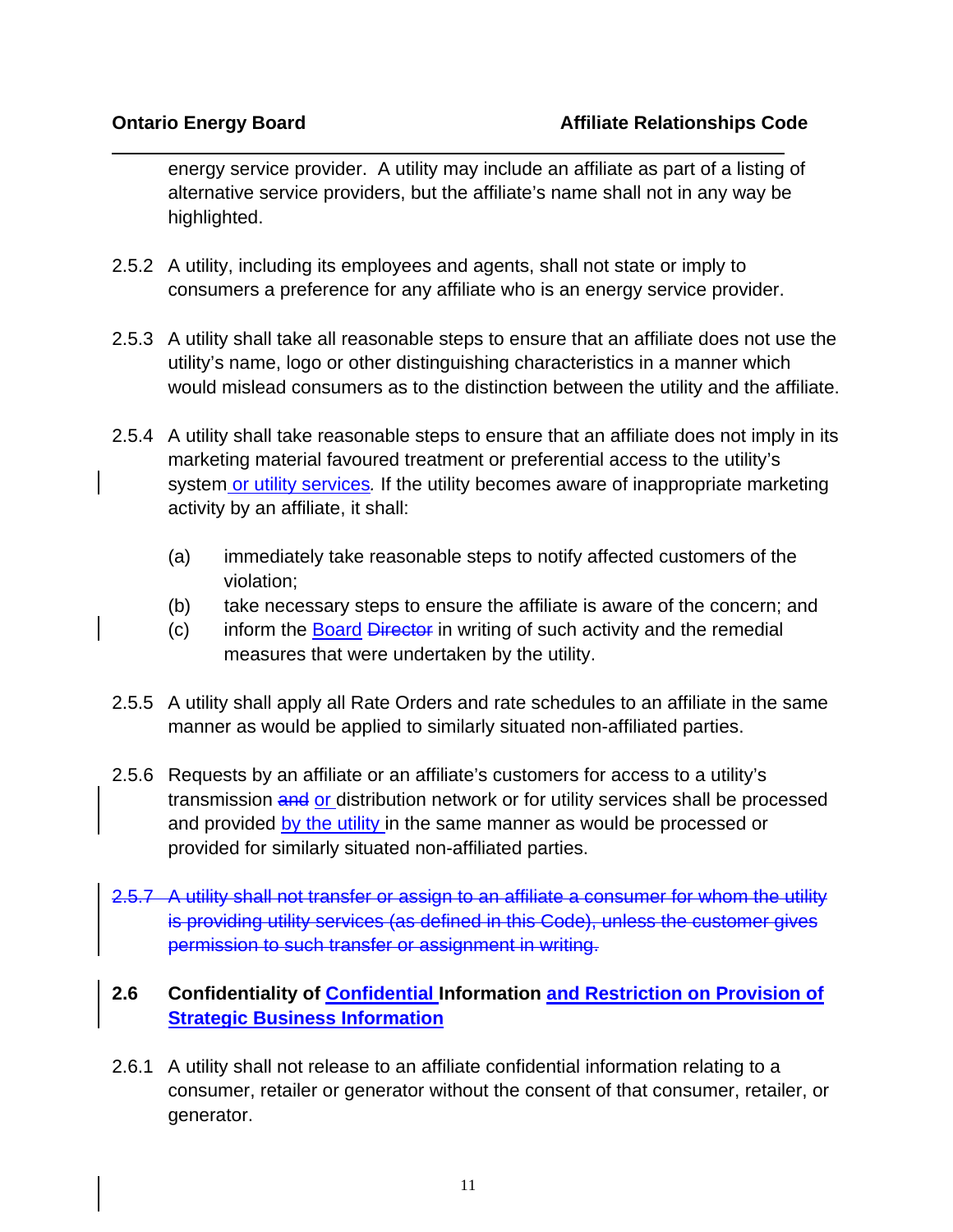- 2.6.2 A utility shall not disclose confidential information to an affiliate without the consent in writing of the consumer, retailer or generator, as the case may be, except where confidential information is required to be disclosed:
	- (a) for billing or market operation purposes;
	- (b) for law enforcement purposes;
	- (c) for the purpose of complying with a legal requirement; or
	- (d) for the processing of past due accounts of the consumer which have been passed to a debt collection agency.
- 2.6.3 Confidential information may be disclosed where the information has been sufficiently aggregated such that any individual consumer, retailer, or generator's information cannot reasonably be identified. If such information is aggregated it must be disclosed on a non-discriminatory basis to any party requesting the information.
- 2.6.4 A utility shall not provide strategic business information to an affiliate that is an energy service provider.

#### **2.7 Compliance Measures**

- 2.7.1 A utility shall be responsible for ensuring compliance with this Code and shall:
	- (a) perform periodic compliance reviews;
	- (b) communicate the Code to its employees; and
	- (c) monitor its employees' compliance with this Code.

#### **2.8 Record Keeping and Reporting Requirements**

- 2.8.1 A utility shall maintain updated records in a form and manner as prescribed by the Board so as to be able to substantiate compliance with this Code.
- 2.8.2 In addition to any other reporting requirements contained in this Code a utility shall provide the following information, in a form and manner and at such times as may be requested by the Board:
	- $(a)$  a list of all affiliates with whom the utility transacts, including business addresses, a list of the officers and directors, and a description of the